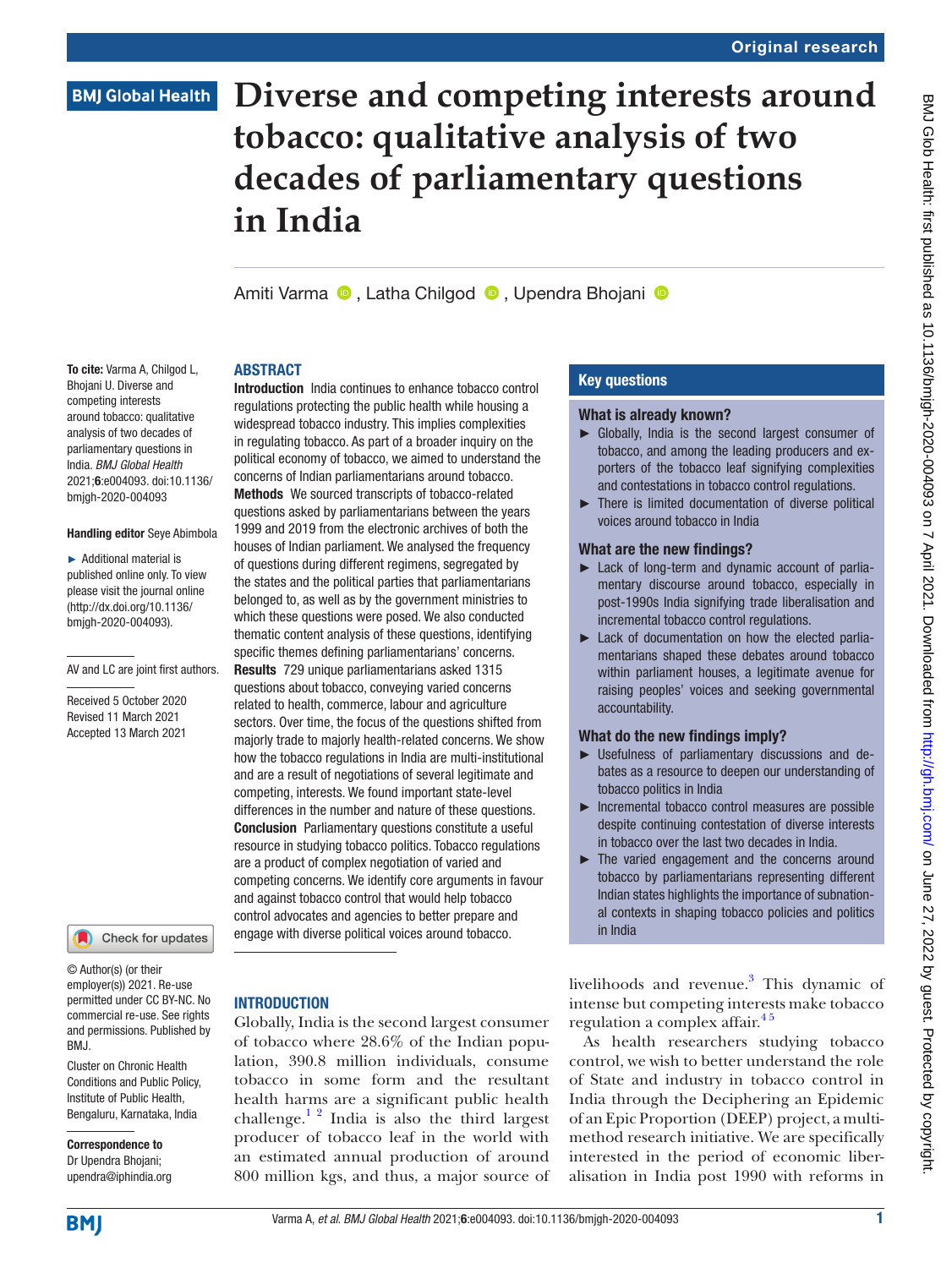trade and labour policies. This period also coincides with intense reforms in tobacco control policies including the Cigarettes and Other Tobacco Products Act, 2003  $(COTPA)<sup>6</sup>$  $(COTPA)<sup>6</sup>$  $(COTPA)<sup>6</sup>$ ; ratification of the WHO Framework Conven-tion on Tobacco Control (WHO FCTC) 2004<sup>[7](#page-8-4)</sup>; ban on smokeless tobacco product/s through the Food Safety and Standards (Prohibition and Restrictions on Sales Regulations) Act  $2011^8$ ; the introduction of the Goods and Service Tax, (GST),  $2017^9$  $2017^9$  and ban on Electronic Nicotine Delivery Devices (ENDS) through The Prohibition of Electronic Cigarettes Ordinance, 2019 among others.<sup>10</sup> While we do not have data to show change in tobacco consumption for our study period, estimates show that tobacco consumption reduced from 34.6% in 2009 to 28.6% in 2017, which in part could be related these tobacco policies and reforms. One of the tools we are using in the DEEP project to understand the politics of tobacco is to analyse tobacco-related parliamentary questions in India.

India is a federal democracy and a union of states, therefore, shares powers of the government at the level of the central state through a constitutional mechanism. Thus, the structure of the parliament is designed to include representatives from all states in India and provide state level contexts; it is a powerful institution with the potential to represent the voices of people and demand accountability in public policy (and by extension, public health).<sup>11</sup> Previously, parliamentary discussions and debates have been studied in India to shed light on issues such as economic policies, gender, caste and religious minorities. $12-15$  In this paper, we map and analyse the questions raised by parliamentarians concerning tobacco.

## METHODS

#### **Design**

Our work is designed and presented in accordance with the Standards for Reporting Qualitative Research (SRQR) guidelines recommended by the EQUATOR network.[16](#page-8-10) We conducted thematic analysis of publicly available transcripts of tobacco-related questions, raised in both the houses of Indian parliament—the Lok Sabha and the Rajya Sabha—during October 1999 until February 2019, identifying elected leaders' concerns related to tobacco, as this time period corresponded with economic liberalisation as well as the introduction of crucial tobacco policy. Both Houses of the Parliament conduct 'Question Hour' sessions where parliamentarians from the ruling and the opposition parties pose questions to the Ministers.[17](#page-8-11) A maximum of 250 questions can be presented any given day of the session, so these questions form a large dataset and a useful repository of information.<sup>14</sup> Parliamentarians can ask details about government activities, highlight gaps in administration or convey public grievances concerning administration. Through the Question Hour governments learn the ground realities, clarify

# Data collection and management

We sourced the transcripts (each containing specific questions and answers transacted in the parliament) from the web portals of both the houses, separately. We ran search commands on the respective search bars using settings that matched the search term 'tobacco' to 'any word' within the 'full text' of transcripts concerning questions asked within February 1999 to February 2019, corresponding to the dates of the Lok Sabha term XIII– XVI. We sourced 2130 transcripts, which we reviewed to exclude 815 transcripts where the term 'tobacco' appeared incidentally, often in the answer and not as a substantive part of the question, resulting in a final selection of 1315 transcripts.

These transcripts were then organised using NVivo software (NVivo V.12 plus from QSR International) classifying them based on the attributes of the questions (ie, date the question is answered; the ministry to which the question is asked) as well as the parliamentarians who asked these questions (ie, the state, the electoral constituency and the political party that the parliamentarian was associated with).

## Data analysis

We used thematic analysis of the content of the questions using open coding of data with inductive reasoning. We chose not to use any specific theory/framework apriori given the exploratory nature of our inquiry to 'understanding varying concerns about tobacco by Indian parliamentarians'. The lack of similar work in the Indian context further supported such an open approach. The data were sourced by interns pursuing public health degrees who did preliminary analysis under the guidance of the UB. The two researchers, AV and LC revisited the work, they created a continuous dataset for the study period and redid the analysis under the guidance of UB. All the authors had formal training in qualitative research while UB had over a decade of experience in tobacco control research and had a fair degree of familiarity with other sectoral (non-health) interests in tobacco. Data were coded twice by independent researchers to ensure coder reliability. AV, LC and UB periodically discussed the coding patterns and emerging categories as a team and, through an iterative, consultative process identified major themes defining the parliamentarians' concerns about tobacco over time.

## **RESULTS**

During the 20-year study period (1999–2019), we found a total of 1315 tobacco related questions out of 519 454 parliamentary questions (around 0.25%) raised in both houses of the parliament over the 20 years of our study period (the full list of questions is available in [online](https://dx.doi.org/10.1136/bmjgh-2020-004093) [supplemental appendix 1](https://dx.doi.org/10.1136/bmjgh-2020-004093)). We found an even split among the two houses, where 664 questions were asked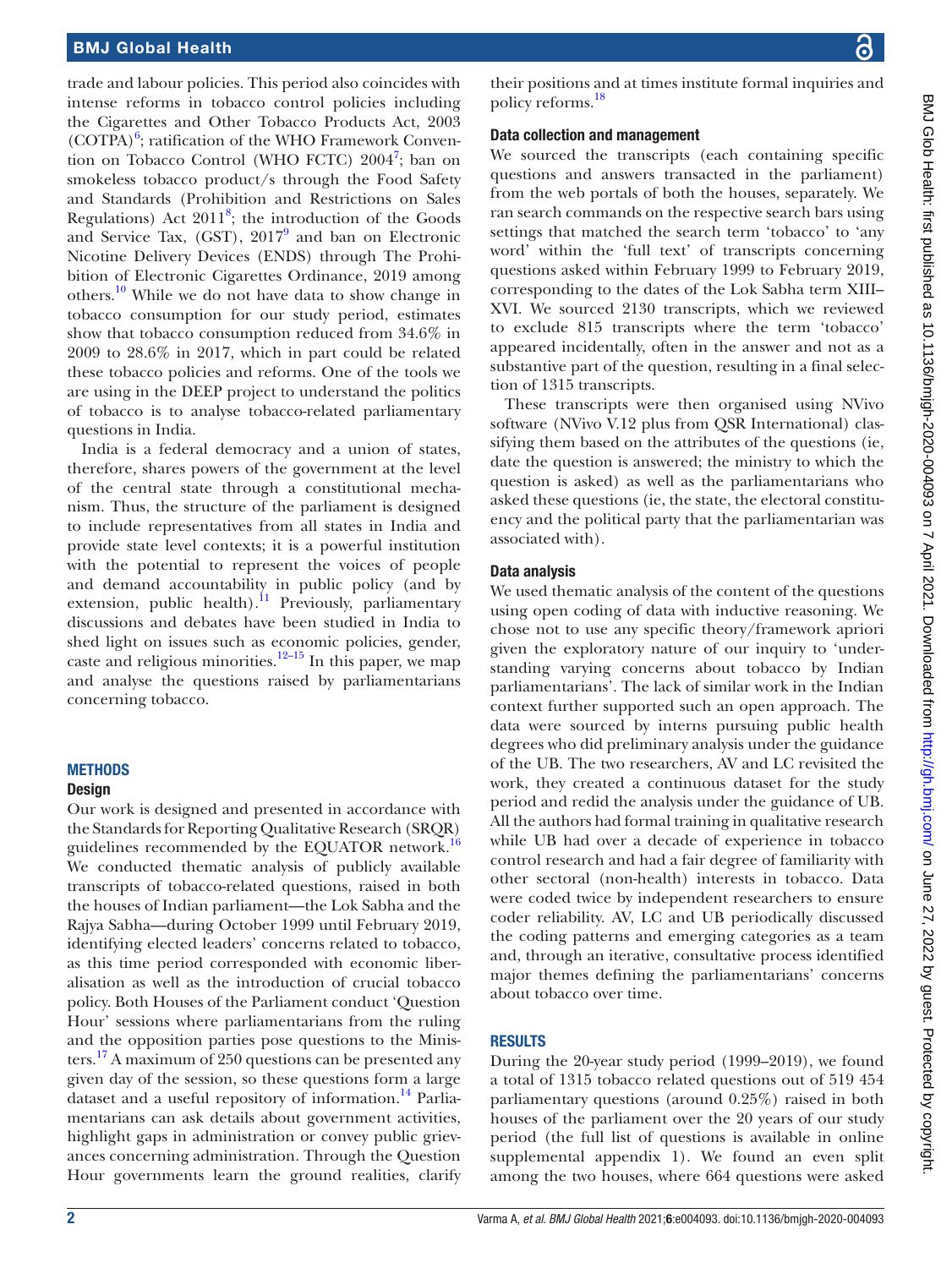<span id="page-2-0"></span>

| Description of tobacco-related parliamentary questions in India Parliament between 1999 and 2019<br>Table 1 |                    |           |           |           |              |
|-------------------------------------------------------------------------------------------------------------|--------------------|-----------|-----------|-----------|--------------|
|                                                                                                             | <b>Time period</b> |           |           |           |              |
|                                                                                                             | 1999-2004          | 2004-2009 | 2009-2014 | 2014-2019 | <b>Total</b> |
| Ministry to which question was posed, n (%)                                                                 |                    |           |           |           |              |
| Health and family welfare                                                                                   | 88 (22)            | 110 (32)  | 177 (60)  | 159 (58)  | 534 (41)     |
| Commerce and industry                                                                                       | 218 (55)           | 142(41)   | 58 (20)   | 51 (19)   | 469 (36)     |
| Agriculture                                                                                                 | 34(9)              | 21(6)     | 7(2)      | 13(5)     | 75 (6)       |
| <b>Others</b>                                                                                               | 11(3)              | 25(7)     | 15(5)     | 24(9)     | 75 (6)       |
| Finance                                                                                                     | 22(6)              | 21(6)     | 16(5)     | 13(5)     | 72(5)        |
| Information and broadcasting                                                                                | 22(6)              | 18(5)     | 17(6)     | 10(4)     | 67(5)        |
| Labour                                                                                                      | 5(1)               | 7(2)      | 7(2)      | 4(1)      | 23(2)        |
| <b>Total</b>                                                                                                | 400                | 344       | 297       | 274       | 1315         |
| No of parliamentarians posing tobacco questions, by state, n (%)                                            |                    |           |           |           |              |
| <b>Andhra Pradesh</b>                                                                                       | 49 (22)            | 35(18)    | 15(8)     | 20(9)     | 119 (15)     |
| Maharashtra                                                                                                 | 33 (15)            | 23 (12)   | 23(13)    | 32 (15)   | 111(14)      |
| <b>Uttar Pradesh</b>                                                                                        | 18(8)              | 19(10)    | 23(13)    | 21(10)    | 81 (10)      |
| Karnataka                                                                                                   | 22(10)             | 15(8)     | 10(5)     | 16(7)     | 63(8)        |
| <b>Tamil Nadu</b>                                                                                           | 8(4)               | 12(6)     | 12(7)     | 28 (13)   | 60(7)        |
| <b>Bihar</b>                                                                                                | 14(6)              | 8(4)      | 12(7)     | 5(2)      | 39(5)        |
| Madhya Pradesh                                                                                              | 8(4)               | 6(3)      | 15(8)     | 8(4)      | 37(5)        |
| Gujarat                                                                                                     | 8(4)               | 9(5)      | 9(5)      | 10(5)     | 36(4)        |
| <b>Others</b>                                                                                               | 62 (28)            | 66 (34)   | 63 (35)   | 75 (35)   | 160 (33)     |
| Total                                                                                                       | 222                | 193       | 182       | 215       | 812          |
| No of parliamentarians posing tobacco questions, by political party, n (%)                                  |                    |           |           |           |              |
| Indian National Congress                                                                                    | 63 (28)            | 60 (31)   | 61 (34)   | 30(14)    | 214 (26)     |
| Bharatiya Jantha Party                                                                                      | 40 (18)            | 47 (24)   | 51 (28)   | 76 (35)   | 214 (26)     |
| <b>Telugu Desam Party</b>                                                                                   | 38 (17)            | 12(6)     | 5(3)      | 10(5)     | 65(8)        |
| Shiv Sena                                                                                                   | 10(5)              | 11(6)     | 9(5)      | 13(6)     | 43(5)        |
| All India Anna Dravida Munnetra Kazhagam                                                                    | 1(0)               | 7(4)      | 0         | 24 (11)   | 32(4)        |
| Samajwadi Party                                                                                             | 7(3)               | 8(4)      | 11(6)     | 6(3)      | 32(4)        |
| Communist Party of India (M)                                                                                | 10(5)              | 12(6)     | 0         | 3(1)      | 25(3)        |
| Communist Party of India                                                                                    | 7(3)               | 5(3)      | 3(2)      | 3(1)      | 18(2)        |
| <b>Others</b>                                                                                               | 45 (20)            | 31 (16)   | 42 (23)   | 52 (24)   | 170 (21)     |
| <b>Total</b>                                                                                                | 222                | 193       | 182       | 215       | 812          |

in the Lok Sabha and 651 questions in the Rajya Sabha. Overall, 729 unique parliamentarians asked a total of 1315 questions (out of the 729 parliamentarians, 83 individuals asked tobacco related questions across multiple sessions). We present select attributes of the questions and the parliamentarians asking these questions in [table](#page-2-0) 1.

As shown in [table](#page-2-0) 1, the number of tobacco-related questions reduced consistently over the two decades of our study period. Over these two decades, we found that most questions were posed to the ministries of Commerce and Industry, Agriculture, and Health and Family Welfare. Further, among these, the number of questions posed to the Ministry of Commerce and Industry (as well as a few other ministries including the Ministries of Agriculture

and Finance) reduced consistently, while those to the Ministry of Health and Family Welfare increased across time.

Overall, we found diversity in the nature of questions asked about tobacco in parliament. Most parliamentarians' questions referred to policies adopted by the parliament, either enquiring about specifics of these policies or seeking information on implementation (or lack of it) of these policies. In some instances, parliamentarians also made suggestions on the kind of policies needed for tobacco. Interestingly, and unlike our belief that there would be a greater number of tobaccorelated questions during the times when tobacco policies were being adopted, we found no clear relationship between the number of questions being asked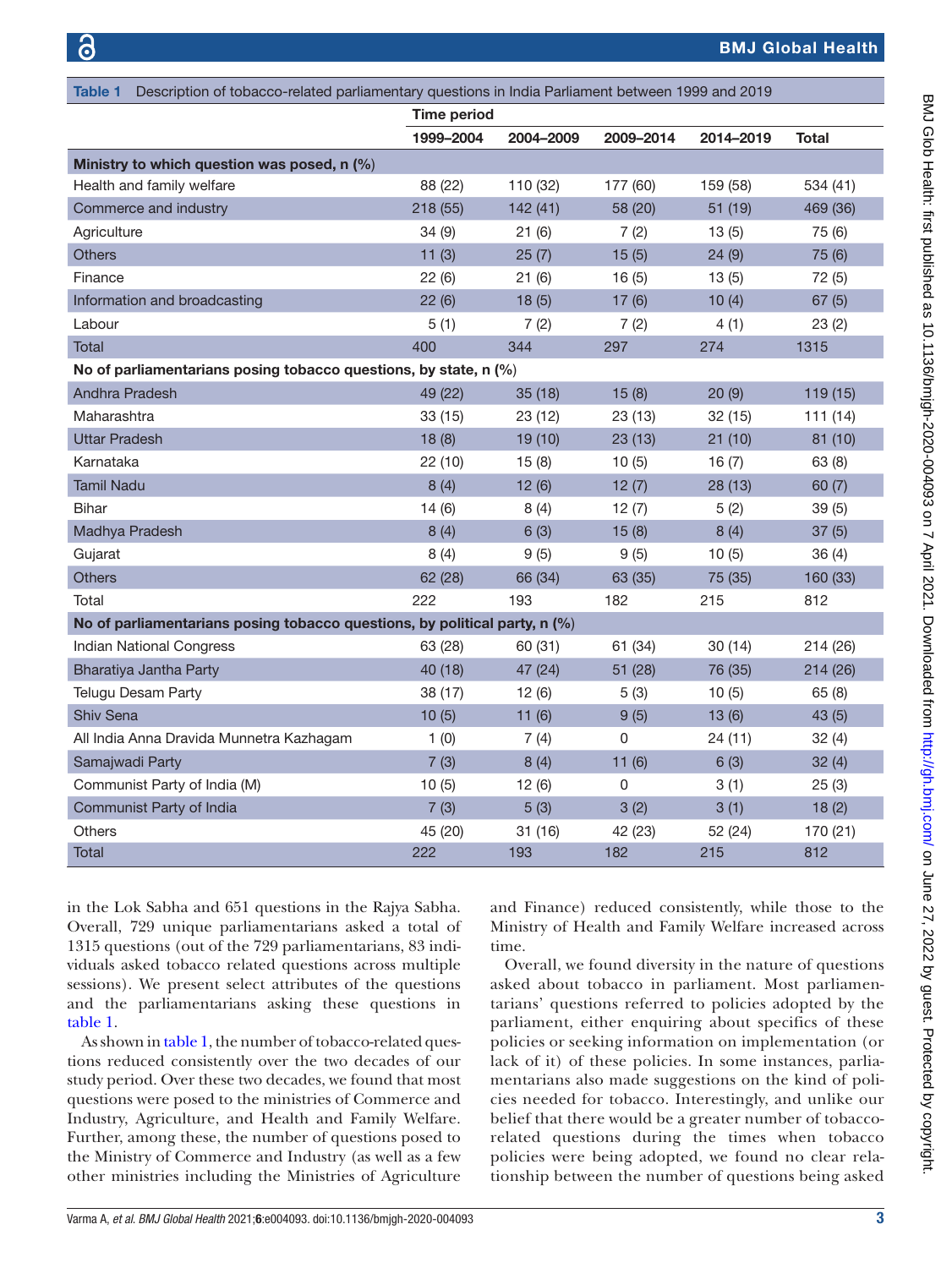## Box 1 Themes defining Indian parliamentarians' concerns about tobacco (1999–2019)

#### <span id="page-3-0"></span>Health concerns

- ► Consumption patterns.
- ► Health harms of tobacco.
- ► Promoting tobacco cessation.
- ► Role and influence of media and communication.
- **Understanding and monitoring tobacco control regulations.**
- $\triangleright$  Conflict between health goals and industry goals.

#### Trade concerns

- ► Role and functioning of tobacco board.
- ► Trends in tobacco markets (production and exports).
- Tobacco taxation.
- ► Policy enquiries and implementation.

#### Agriculture concerns

► Support available or required by farmers.

#### Livelihood/welfare of tobacco growers and workers

- ► Concerns on working conditions.
- ► Negative impact of tobacco control measures.
- ► Alternative livelihoods.

and the chronology of tobacco policies adopted by the parliament.

When analysed across states in India, we found that Andhra Pradesh, Maharashtra, Karnataka and Uttar Pradesh consistently accounted for the highest number of parliamentarians asking tobacco-related questions across the 20-year period. Questions on tobacco were asked by representatives of most states, though representation from the north eastern states (except Assam) was absent. And finally, to examine any overall linkages between the questions and the political party, we found most tobacco questions were asked by representatives of the two major political parties in India, the Indian National Congress and the Bharatiya Janta Party, across the study period. However, we believe this could be indicative of greater party presence rather than party-specific interests in tobacco. We now describe the major themes that defined the concerns of parliamentarians around tobacco (refer [box](#page-3-0) 1).

#### Health concerns

Health-related concerns accounted for the majority of questions asked over time. Concerns increased consistently over time, both in terms of the absolute number as well as relative to concerns around tobacco trade. Health concerns dominated the concerns expressed by parliamentarians in the second decade. Mostly, these were questions posed to the Ministry of Health and Family Welfare and the Ministry of Information and Broadcasting.

In the early 2000s, these questions were mostly clarifying queries which then shifted over time to queries on the procedural aspects of relevant health policies. The most prominent queries in health were the ones on tobacco consumption patterns, the addictive and harmful nature of tobacco, and the details of tobacco control measures

and their implementation. The questions on the need for and the details of tobacco cessation services were fewer. These health-related concerns were voiced by parliamentarians across most (participating) Indian states.

#### Consumption patterns

Parliamentarians often sought information on tobacco consumption as a precursor to more specific policyrelated questions. These queries ranged from trends in tobacco use over time; use of specific tobacco products (eg, cigarettes, beedi or smokeless tobacco); use among specific populations (eg, women or youth) and comparison across groups (eg, rural vs urban). These queries increased in number in the second decade of our study period.

whether there is a rise in the number of people, particularly women and children, addicted to cigarettes and other tobacco products despite the anti- tobacco measures and campaigns; (Unstarred question 2230. Loksabha, 2012).<sup>19</sup>

#### Addictive and hazardous nature of tobacco

Parliamentarians asked about the nature and extent of health harms from tobacco consumption.

…(d) whether certain studies have also estimated that India accounts for one-fifth of tobacco attributable diseases and is likely to face an exponential increase in tobacco related mortality from 1.4 per cent in 1990 to 13.3 per cent in 2020; (Unstarred question 4869. Loksabha,  $2011$ ).<sup>20</sup>

Many questions were about tobacco's potential to cause cancer, its relation to tuberculosis and other health conditions such as blindness, deformities or low birth weight of a fetus when a pregnant woman is exposed to tobacco. Questions also compared harms caused by specific tobacco products.

#### Tobacco cessation services

Parliamentarians expressed concern about the need for the governments to help tobacco users quit tobacco, though these questions were few in comparison. They asked about the existence, functioning and funds allocated to tobacco cessation centres, as well as the effectiveness of various treatment methods:

*…*(a)whether the World Health Organisation (WHO) has recommended Nicotine Replacement Therapy (NRT) as an effective measure for smoking cessation; (c)the benefits of NRT along with the steps taken/proposed to introduce and popularize such therapy in the country*;* (Starred question, 267. Loksabha 2011).

## Role and influence of media and communication

Parliamentarians were concerned about the promotion of tobacco in the media and the impact of smoking scenes in films on viewers. They often enquired about the regulations restricting tobacco advertising and smoking on screen, as well as the implementation (and violations) of these regulations, including the extent of surrogate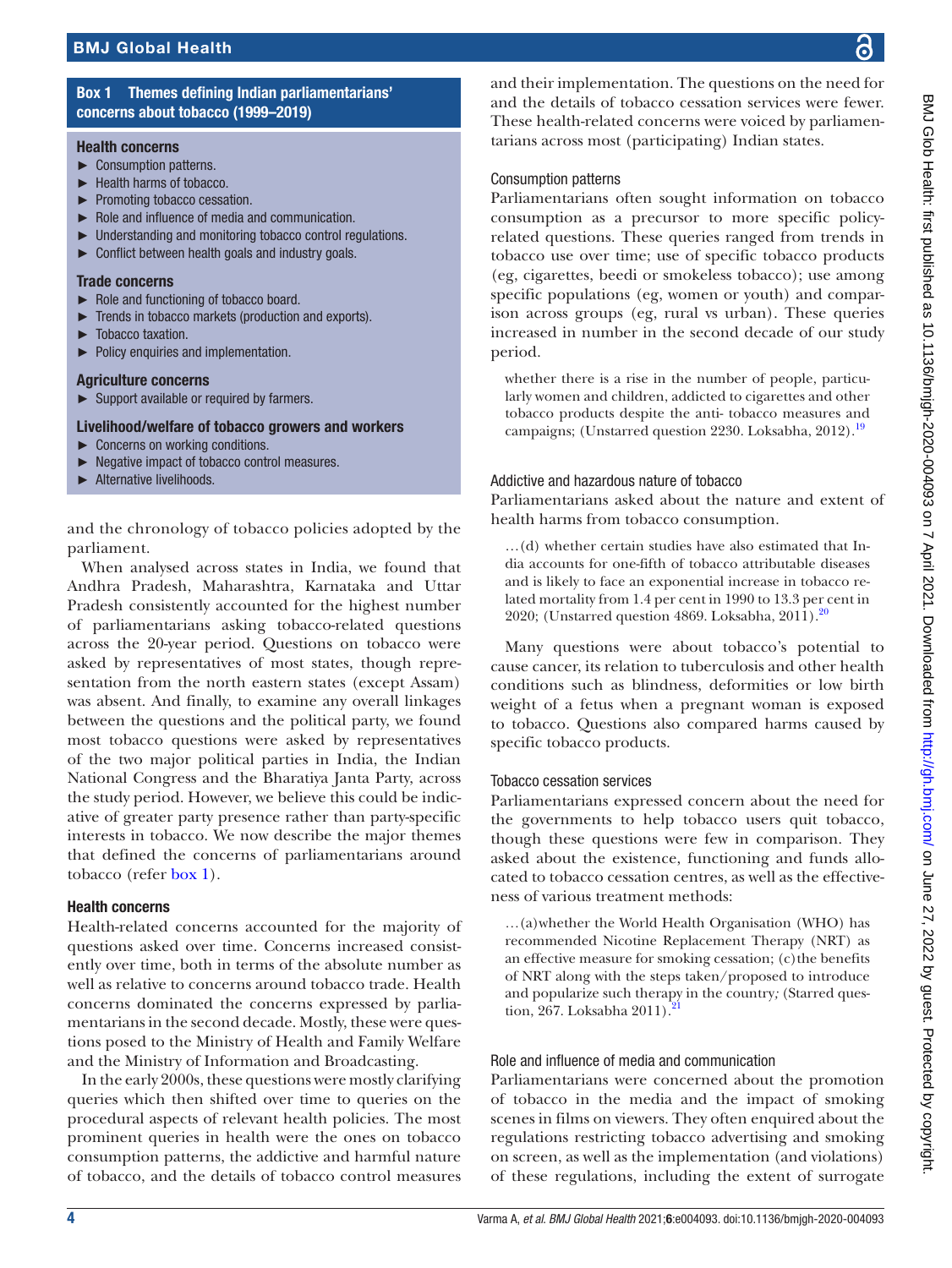or misleading advertisements promoting tobacco. An example is listed below:

(a) whether indirect advertisement is used by smokeless tobacco products/ chewing tobacco product manufacturers to circumvent increasingly restrictive tobacco control law; (b) if so, the details thereof; and (c) the details of such erring companies along. (Unstarred question, 1925. Loksabha  $2017$ .

#### Understanding and monitoring tobacco control regulations

This theme accommodated the greatest number of health-related questions. There were queries seeking information on prevailing tobacco control measures: about the National Tobacco Control Programme, India's participation in WHO FCTC, and funds allocated for tobacco control activities, among others.

…(d) the steps taken by the Government to curb the availability of cigarettes at stores, indicating easy availability? (Unstarred Question, 214. Rajyasabha 2019).<sup>2</sup>

Many parliamentarians asked about the implementation of these tobacco control measures. They expressed concerns about violations of these policies including issues of smuggling of tobacco products, non-compliance to pack warnings and exceeding the permissible ingredient levels.

…(c) whether illegal marketing and sale of gutkha, tobacco, pan masala and similar articles at higher prices have been reported in the above States following the ban; (d) if so, the details thereof along with the action taken/ proposed by the Government against the offenders; (Unstarred question, 4527. Loksabha  $2012$ .<sup>[24](#page-8-19)</sup>

Finally, there were also new measures and ideas proposed by some parliamentarians to curb tobacco use, though these were relatively less frequent.

…(d) whether the Government proposes to counteract the promotions of tobacco products through a comprehensive legislation including counter-advertising in order to appropriately inform the consumers; (Unstarred question 4220. Loksabha  $2013$ .<sup>[25](#page-8-20)</sup>

#### Conflict between health goals and industry goals

A few questions explicitly addressed the incompatibility between governments' efforts at tobacco control and government actions that might promote the tobacco industry. These were questions asked to the Ministries of Health, Finance and Commerce and Industry. An example below discusses a government-owned life insurance company's investment in cigarette companies:

…(a) whether it is a fact that the Government owned company the Life Insurance Corporation of India (LIC) has invested in cigarette companies; (b) if so, the details thereof; (c) whether Government considers any investment made by a Government company in any cigarette company illegal; and (d) if so, the action to be taken against LIC? (Unstarred question 2208. Rajyasabha 2011).<sup>2</sup>

#### Trade concerns

Trade-related queries around tobacco, in contrast to the health queries, decreased consistently over the study period. During the first decade, trade-related queries topped the list of questions, with over half the total questions asked, but gradually became less frequent in the second decade, where trade-related queries were less than a quarter of the total questions asked. This seemed to reflect the shift in the focus, although not a radical shift, away from commercial aspects of tobacco and towards health within the parliamentary sessions. The queries around trade were directed mainly to the Ministries of Commerce and Industry, and the Ministry of Finance.

#### Role and functioning of the tobacco board

Throughout the study period, parliamentarians asked several questions concerning the role and functioning of the Tobacco Board, a government body under the Ministry of Commerce and Industry mandated to promote Flue-cured Virginia (FCV) tobacco, a specific variety of tobacco used in cigarette production. The questions sought to understand and ascertain the role played by the Tobacco Board in promoting tobacco growth and trade. These included registration of FCV growers, setting up of auction platforms, obtaining better prices for tobacco crops, the quality, quantity and storage of tobacco produced, changes in the weighing system for tobacco, penalties for producing excess, and the necessity of tobacco barns for curing FCV tobacco.

…(a) whether the Government / Tobacco Board have studied the problems of the tobacco industry; (b) if so, the outcome thereof and the steps proposed to remove the said problems; (Unstarred question 3970. Loksabha, 2002).<sup>27</sup>

…(a) the number of tobacco growers from each State registered with the Tobacco Board; (b) whether large quantity of tobacco is being grown by the farmers who have not registered themselves with the Tobacco Board; (d) if so, the estimated quantity of tobacco being grown in the different States by these unregistered farmers? (Unstarred question: 5302, Loksabha 2000)[.28](#page-8-23)

Some of the parliamentarians were more direct in expressing their concerns and at times doubts about the effective functioning of the board:

*…*(a) Whether the Government is aware that the Tobacco Board must increase the number of tobacco barns (required for curing tobacco) for the Virginia tobacco sector; (c) what are the reasons for the step-motherly treatment of the Virginia tobacco economy; (d) what steps will be taken to make Virginia tobacco exports competitive. (Unstarred question: 2335, Rajyasabha 2011).<sup>29</sup>

## Trends in tobacco markets

Parliamentarians sought information on various aspects of tobacco markets including tobacco production, growth, competition, exports, demand and quality. These factual queries about tobacco markets dominated the questions to the Ministry of Commerce and Industry.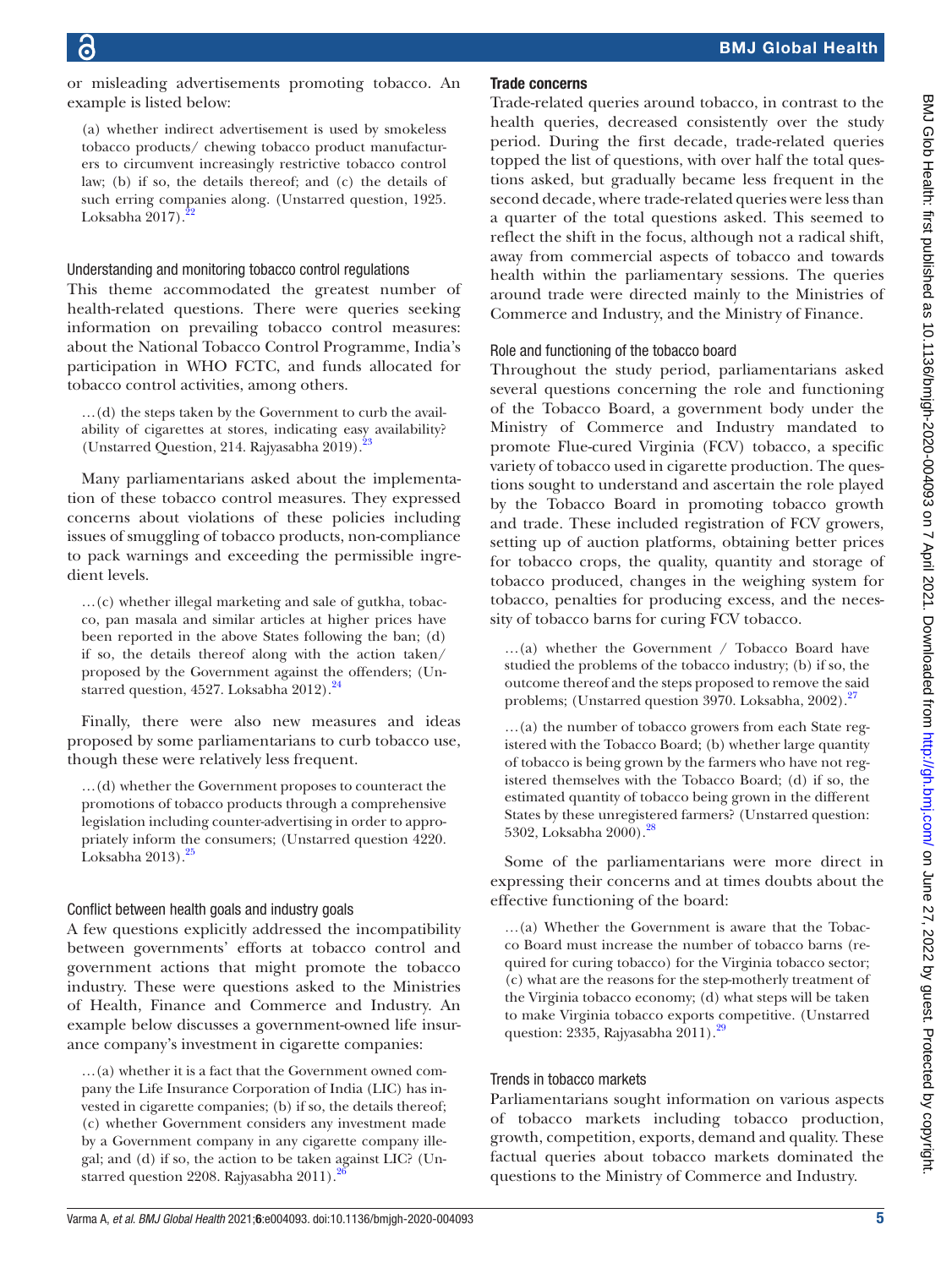…(a) the share of India's tobacco export in the international market during the last 3 years, year-wise; (Unstarred question 638, Rajyasabha 2008).<sup>30</sup>

…(a)whether the domestic demand of cigarettes and other tobacco products has increased during the last 2 years; (Unstarred question 3360, Loksabha, 2013).<sup>31</sup>

## Tobacco taxation

Parliamentarians asked questions on the specifics of excise duty and tax reforms such as Value Added Tax (VAT) and GST introduced in the parliament during the study period and their impact to tobacco:

…(a) Whether tobacco farmers have demanded reduction in central excise duty on cigarettes and waiver of interest on bank loans and their reschedulement; (Unstarred question 553. Rajyasabha 2002).<sup>32</sup>

Parliamentarians also raised concerns about malpractices in the collection of tobacco taxes as well as tax evasion by tobacco companies.

## Policy enquiries and implementation

These were general queries on implementation of tobacco regulations. Though not a widespread concern, a few of the parliamentarians were keen to understand implications of the Free Trade Agreements between the countries and the Foreign Direct Investments in tobacco sector:

…whether the Government has decided to allow Foreign Direct Investment (FDI) in Tobacco processing and cigarette manufacturing sectors in near future; (Unstarred question 4459, Loksabha 2007).<sup>[33](#page-8-28)</sup>

Additionally, parliamentarians also expressed concern about stringent tobacco control measures that were counterproductive and resulted in violation of certain policies leading to illegal trade in tobacco and the potential loss of revenues therein:

…whether Government is aware that due to illegal trade of tobacco products, Government is losing revenue worth several crore per year; (Unstarred question 176, Rajyasabha  $2010$ .  $34$ 

## Agriculture concerns

Questions specific to agriculture raised by the parliamentarians were negligible when compared with the number of questions under the trade and health themes, constituting to not more than 5% of the total number of questions. A majority of these questions were asked during the first 5 years of the study period. Agriculture-related questions were almost exclusively raised by parliamentarians representing the major tobacco-growing states (Andhra Pradesh, Karnataka and Maharashtra) in India.

…(a) Whether the tobacco growers in the country, particularly in Karnataka and Andhra Pradesh, are facing acute problems on various fronts; (b) if so, the details thereof; (Starred question 166, Loksabha 2003).<sup>35</sup>

The questions also included details about the government support provided to the farmers in terms of Minimum Support Price for tobacco, Price Stabilisation Fund, and alternatives to tobacco farming.

…(d) whether minimum support prices fixed by the Government for different varieties of tobacco are much less than the cost of production of tobacco for which Tobacco Board has been taking resort to minimum guarantee prices; *(Unstarred question 880, Loksabha, 2002)*.<sup>[36](#page-9-0)</sup>

Questions regarding the role of the Central Tobacco Research Institute in assisting farmers also stood out.

…(a) the number of farmers trained by Central Tobacco Research Institute during the last year; (b) whether CTRI has given any importance to training of farmers of Andhra Pradesh;(c) whether it is a fact that the CTRI has not given sufficient importance to extending the full benefits or research in tobacco to middle level tobacco farmers in Andhra Pradesh; (d) the steps proposed by Government to assist farmers through the CRTI in 2006–07; and (e) the reasons for low emphasis on this matter?; (Unstarred question 3641, Rajyasabha, 2006.<sup>37</sup>

## Livelihood or welfare of tobacco growers and workers

A few of the Parliamentarians expressed concern about the livelihoods and welfare of tobacco growers and workers throughout the study period. These questions were addressed to multiple ministries, including the Ministries of Labour, Agriculture, Health and Family Welfare, and Commerce and Industries. The questions addressed the occupational harms and health hazards due to work with tobacco or security of livelihoods in view of strict tobacco regulations.

## Concerns on working conditions

These were mostly querying the health harms and occupational hazards of tobacco growers and workers (beedi workers and children). Some questions specifically addressed issues of compliance to labour laws, especially concerns around child labour in the beedi industry, and concerns around debt and finances of beedi workers.

…(a) the details of medical facilities as provided by Government to beedi workers in the country; (b) whether any effort had been made by Government to extend medical facilities to beedi workers who in large numbers work in their residences outside the beedi factories; …; (e) whether any special package of medical facilities is provided to beedi workers in the country, in view of their work being involved with tobacco which is very injurious to their health causing several lung problems; (Unstarred question 3783 Rajyasabha 2005).<sup>38</sup>

## Negative impact of tobacco control

Parliamentarians also asked about the impact of the tobacco control regulations on tobacco growers and on the tobacco industry.

…(d) whether is it a fact that several beedi manufacturing companies have closed down their units in the country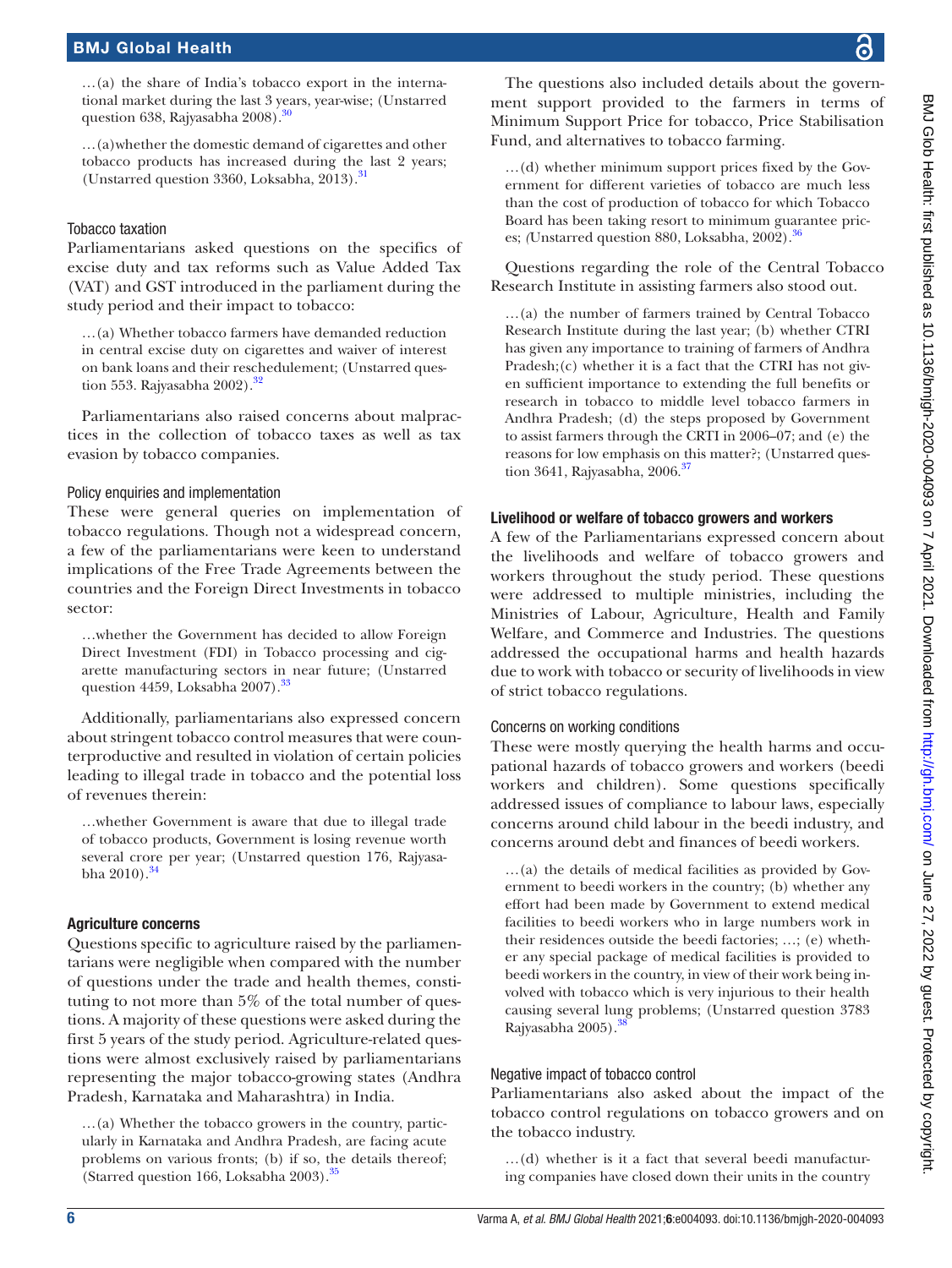particularly in Andhra Pradesh in protest against the above order and as a result several beedi workers have been rendered jobless? (Unstarred question 1889 Rajyasabha,  $2006$ ).<sup>39</sup>

A few questions also explicitly addressed the view that the Government did not sufficiently consider the tobacco industrial sector while creating regulations focused on health.

…(a) whether Government is aware that harsh and extreme health legislation had a deep and negative impact on employment in the beedi sector and marginal farm workers in the unorganized sector; (b) whether Government has taken any steps to counter this targeted negative impact on the millions of beedi workers; (d) the reasons for the muted reaction by Government to protect the large tobacco sector? (Unstarred question  $1467.^{40}$  $1467.^{40}$  $1467.^{40}$ 

#### Alternative Livelihoods

Certain questions also raised propositions for alternative livelihoods, a recurring concern asked to various ministries across our study period.

…(a) whether Tobacco Board has done any study of the impact of anti-tobacco legislation on the farmers; (b) if so, the details of this study; (c) what are the salient findings; (d) in what way does Government propose to protect tobacco farmers from a host of anti-tobacco laws and harassment; and (e) the steps proposed to evolve a proactive policy in this regard? (Unstarred question. 1635 Rajyasabha,  $2007$ .<sup>41</sup>

…(c) whether the Government provides or proposes to provide alternative livelihood opportunities to the people who are completely dependent on tobacco/tobacco products; (Starred question no. 486, Loksabha 2018).<sup>42</sup>

#### **DISCUSSION**

We analysed tobacco-related questions raised in both houses of the Indian parliament between the years 1999– 2019 to understand the varied concerns of parliamentarians around tobacco. We found the parliamentary questions a useful resource in understanding concerns and debates around tobacco-related policy. While the parliamentary questions have been used in policy analysis<sup>13 15</sup> in India, they have not been routinely used in health policy research. Their availability in the public domain in a searchable electronic format makes the parliamentary questions a particularly accessible resource, though we believe the search engine could be better optimised. Additionally, the answers to the questions in parliament often yield information about certain programmes and policies that may not be available elsewhere in the public domain. The strengths of this study lie in our unique method and the significant time period of two decades covered in the study.

However, there are a few limitations in our study. While in a representative democracy, the parliament remains a key institution for elected representatives to bring in voices of people they represent in policy debates,

we are mindful that this representation itself is a political process. The presence of organised and powerful groups, industry lobbying and parliamentarians' own interest, experiences and rootedness among others, shapes whose voices and which voices get represented in parliament. Furthermore, the parliamentary questions in a large and diverse country such as India, would, at best, provide a glimpse into a complex phenomenon of decoding interests around a specific public policy. We hope to analyse these questions further to better understand these parliamentarians, and the actors they represent, as part of the DEEP project. A minor limitation was that we used a single search term, 'tobacco', in sourcing the questions/transcripts, without including the names of myriad tobacco products consumed in India. However, a clarificatory search through the questions archive using synonyms of tobacco confirmed that this did not impact our results significantly.

We found that parliamentarians' questions related to tobacco emerged from competing, but seemingly legitimate, interests around issues of health, commerce, labour and agriculture. Our findings, of the heterogeneity in the nature of the questions as well as the ministries addressed, highlight the complex nature of tobacco as a product. Tobacco serves as a significant source of income within a profitable industry, but the addictive nature of the substance leading to health harms, positions it in a unique intersection of multiple, competing interests. The findings here are consistent with other studies, highlighting the complexities within tobacco  $control^{43}$  as well as the competing interests between tobacco promotion and tobacco control both in India[4](#page-8-2) and at a global level. $^{44}$   $^{45}$  However, similar research on policymakers in Turkey highlighted the politicians as crucial players in shaping the narrative and comprehensive policies around tobacco control. $^{46}$  While the health-related and trade-related concerns defined most of the tobacco-questions asked by parliamentarians, the questions to the agricultural and the labour ministries, though smaller in number, did raise strong concerns on the negative impact of tobacco control regulations on livelihoods of tobacco farmers and workers.

Yet, within these complexities, we found that over time there was a comparative shift: the number of questions related to trade and commerce reduced while the questions related to health increased. We believe this shift in priority reflects the growing awareness on tobacco harms as well as the introduction of several tobacco control reforms during the study period, especially in the later decade. These included enactment of COTPA (a national tobacco control legislation), ratification of the WHO FCTC by India, prohibition of one or more forms of chewing tobacco by several Indian states, imposition of VAT on tobacco in states and later its inclusion in the GST, and the prohibition of the ENDS (e-cigarettes) among others. This is stark in comparison to before 1999, when the health-related reforms at reducing tobacco use were few and far apart.<sup>5</sup> Beyond questions directly related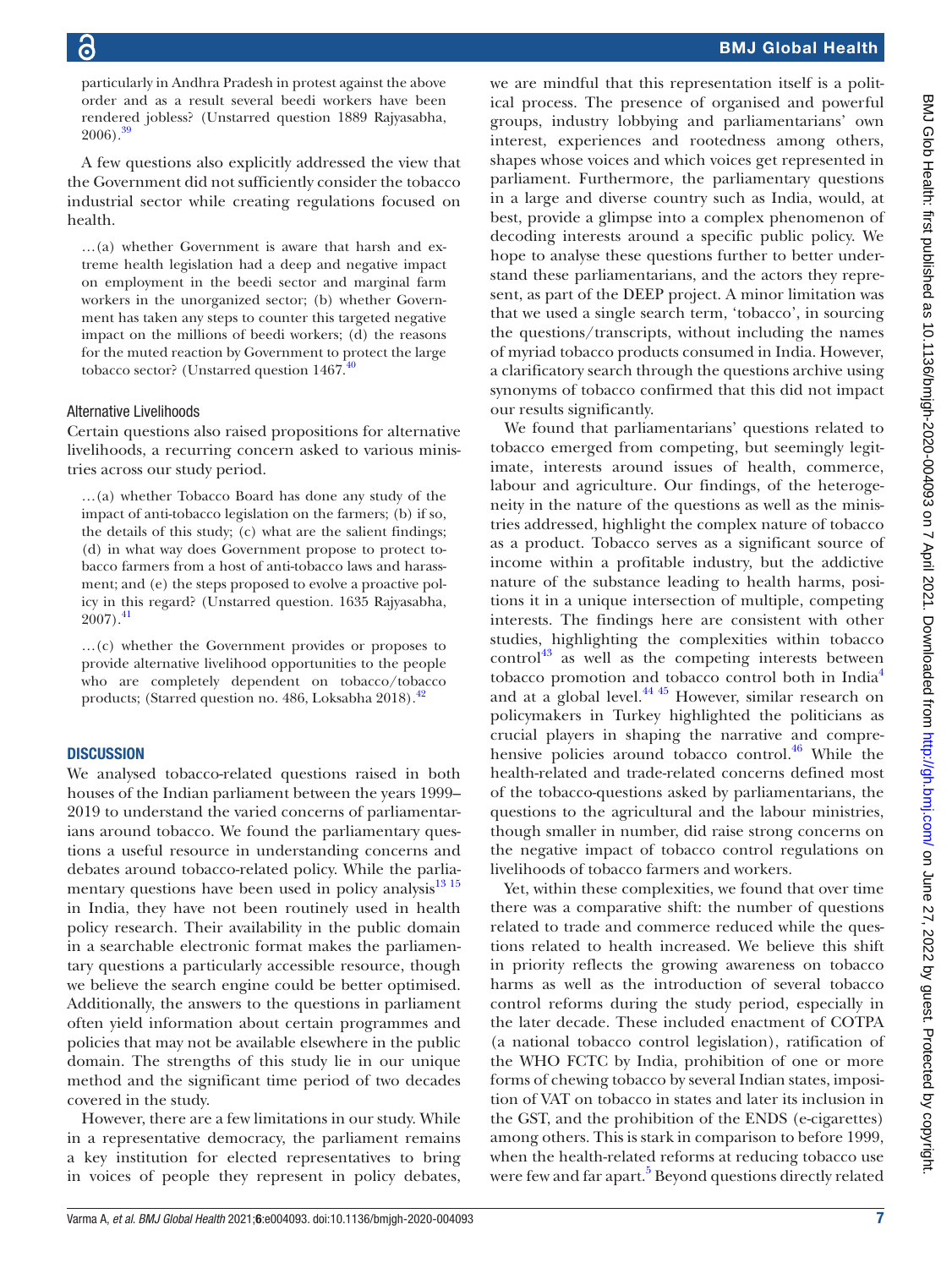

<span id="page-7-0"></span>Figure 1 Select measures indicating tobacco industry presence in Indian states. Map created by authors for this study. Data sources: Tobacco in India, Euromonitor 2018; Agriculture Statistics at a Glance 2019, Directorate of Economics & Statistics; National Sample Survey, 2005–2006.

to the specific policy interventions, we also encountered questions about health harms associated with tobacco often making references to national and academic reports as well as anti-tobacco campaigns, suggesting the reach of efforts from the tobacco control movement.

Across India, our analysis showed some states consistently had a greater number of parliamentarians asking tobacco-related questions, highlighted in [figure](#page-7-0) 1, a map created by the authors for this study. Interestingly, these states were not the states with the highest parliamentary representation. A possible explanation is that more parliamentarians representing tobacco-producing states were asking tobacco-related questions, where the five states with the highest number of parliamentarians asking tobacco-related questions were also the five states with the highest tobacco production in India.<sup>[47](#page-9-10)</sup> Andhra Pradesh and Karnataka are the major producers of FCV tobacco in India FCV tobacco is used in making cigarettes and is a major part of the tobacco exported from India in the international market and there are dedicated statutory agencies (eg, Tobacco Board) that regulate the FCV tobacco and promote its trade. Thus, several policy related questions came from parliamentarians representing these states. The only exception to this logic is Gujarat, the second largest producer of tobacco, <sup>[48](#page-9-11)</sup> with a possible explanation being Gujarat produces beedi tobacco and not FCV tobacco. A similar pattern is seen with Bihar. However, it is beyond the scope of this study to authoritatively comment on the exact role and influence

of the industry on parliamentarians. While parliamentarians are expected to voice concerns pertaining to their own constituencies, studies have shown that the tobacco industry lobbies parliamentarians and parliamentarians sometimes have direct commercial interests in tobacco.<sup>[49](#page-9-12)</sup>

Unlike tobacco production, tobacco consumption and cessation patterns did not seem to have an equally strong association. There were almost no tobacco-related questions from parliamentarians representing the north eastern states, despite these states being among the highest tobacco consuming states in India as well as Assam being home to the regional quitline centre for the North-Eastern States. There could be multiple reasons for this, including a low participation in parliamentary questions in general by North-Eastern state representatives. $50$ And finally, we found that major concerns regarding livelihoods and welfare of beedi workers were raised by parliamentarians representing states with a large number of beedi workers. What is evident is that each state has a unique set of concerns and priorities and this makes a case for further studies on the political economy of tobacco at the state level in India.

#### **CONCLUSION**

The parliamentary questions could be a valuable resource in studying public policy including tobacco control. In our analysis, we found heterogeneity in the nature of tobacco-related concerns by parliamentarians as well as the government ministries to which they were expressed. We highlight how regulatory measures around tobacco in India are multi-institutional and are negotiated around legitimate, competing interests related to health, trade, economy, agriculture and labour welfare. The engagement and the nature of concerns varied widely among parliamentarians representing different Indian states, highlighting the importance of sub-national contexts in shaping tobacco policies and politics in India. We have summarised the key arguments, both in favour of and against tobacco control reforms, and the nature in which they are articulated by parliamentarians. We believe this work would be particularly useful to tobacco control advocates and agencies to better prepare and engage with diverse political voices when tobacco control reforms are planned, executed or implemented, enhancing political support across sectors and constituencies for tobacco control.

Acknowledgements We are grateful to Nesa Aurlene, Gururaj Ajagol, Abirami Kaliyaperumal, Syeda Narmeen, Krishna Subedi & Chaitra Srinivas who worked as interns at the Institute of Public Health and offered their support in sourcing parts of the data and in the early stages of analysis. We also extend our gratitude to Dr. Pragati Hebbar and Adhip Amin who provided crucial inputs at various stages of the project.

Contributors UB conceived the study design and mentored the six interns who helped in early stages of the data extraction and analysis. AV along with UB initiated a revised conceptualisation of the project. AV and LC worked on data management and LC anchored a majority of data review and management. AV and LC did data analysis with inputs from UB. AV anchored writing the manuscript. AV and LC developed a first draft of the manuscript which was substantially edited by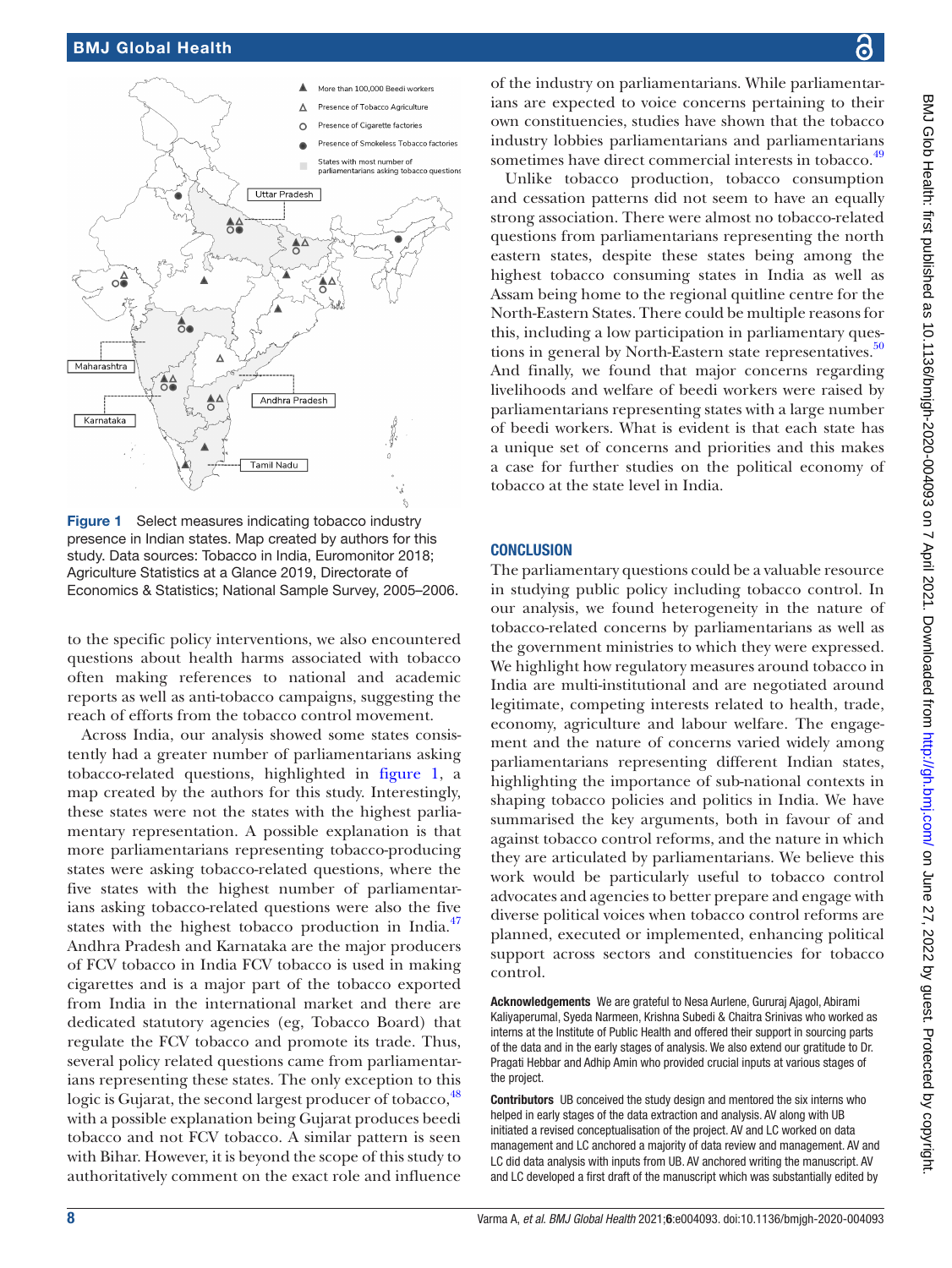UB. All the authors approved the final version of the manuscript submitted to the journal.

Funding This work was funded through the DBT/Wellcome Trust India Alliance fellowship awarded to Upendra Bhojani (IA/CPHI/17/1/503346).

**Disclaimer** The use of map in Figure 1 does not imply the expression of any opinion whatsoever on the part of the authors of this paper concerning the legal status of any country, territory, states or area or of its authorities, or concerning the delimitation of its frontiers or boundaries.

Map disclaimer The depiction of boundaries on this map does not imply the expression of any opinion whatsoever on the part of BMJ (or any member of its group) concerning the legal status of any country, territory, jurisdiction or area or of its authorities. This map is provided without any warranty of any kind, either express or implied.

#### Competing interests None declared.

#### Patient consent for publication Not required.

Ethics approval The Institutional Ethics Committee at the Institute of Public Health (Bengaluru) reviewed the broader research proposal that included the research thread reported in this paper. The research was exempted from a full review by the committee as the research design and analysis was approved as well as the use of publicly available secondary data sources (IPH/18–19/E/260).

Provenance and peer review Not commissioned; externally peer reviewed.

Data availability statement Data are available in a public, open access repository. Data were publicly available data sourced from the official web pages of the upper and lower houses of the Indian Parliament, the Loksabha [\(https://](https://loksabha.nic.in/) [loksabha.nic.in/\)](https://loksabha.nic.in/) and the Rajyasabha [\(https://rajyasabha.nic.in/rsweb.asp\)](https://rajyasabha.nic.in/rsweb.asp)

Supplemental material This content has been supplied by the author(s). It has not been vetted by BMJ Publishing Group Limited (BMJ) and may not have been peer-reviewed. Any opinions or recommendations discussed are solely those of the author(s) and are not endorsed by BMJ. BMJ disclaims all liability and responsibility arising from any reliance placed on the content. Where the content includes any translated material, BMJ does not warrant the accuracy and reliability of the translations (including but not limited to local regulations, clinical guidelines, terminology, drug names and drug dosages), and is not responsible for any error and/or omissions arising from translation and adaptation or otherwise.

Open access This is an open access article distributed in accordance with the Creative Commons Attribution Non Commercial (CC BY-NC 4.0) license, which permits others to distribute, remix, adapt, build upon this work non-commercially, and license their derivative works on different terms, provided the original work is properly cited, appropriate credit is given, any changes made indicated, and the use is non-commercial. See:<http://creativecommons.org/licenses/by-nc/4.0/>.

#### ORCID iDs

Amiti Varma <http://orcid.org/0000-0002-3141-9109> Latha Chilgod<http://orcid.org/0000-0002-8094-8066> Upendra Bhojani <http://orcid.org/0000-0002-9179-6248>

#### **REFERENCES**

- <span id="page-8-0"></span>1 Ministry of Health and Family Welfare. *Global adult tobacco survey, 2016-17*. World Health Organization.
- 2 Cahn WZ, Drope J, Hamill S. *The tobacco atlas*. Sixth Ed. Atlanta, Georgia USA: American Cancer Society, Inc, 2018.
- <span id="page-8-1"></span>3 Food and Agriculture Organization of the United Nations (FAO). Data Repository. Available: <http://www.fao.org/faostat/en/#data> [Accessed August 2020].
- <span id="page-8-2"></span>4 Rao NV, Bhojani U, Shekar P, *et al*. Conflicts of interest in tobacco control in India: an exploratory study. *[Tob Control](http://dx.doi.org/10.1136/tobaccocontrol-2015-052503)* 2016;25:715–8.
- <span id="page-8-32"></span>5 Mishra GA, Pimple SA, Shastri SS. An overview of the tobacco problem in India. *[Indian J Med Paediatr Oncol](http://dx.doi.org/10.4103/0971-5851.103139)* 2012;33:139–45.
- <span id="page-8-3"></span>6 Ministry of Health and Family Welfare, Government of India. *The cigarettes and other tobacco products (Prohibition of Trade and commerce, production, supply and distribution) act*, 2003.
- <span id="page-8-4"></span>7 World Health organization. The who framework convention on tobacco control 2015;42:149–57 [https://www.who.int/fctc/WHO\\_](https://www.who.int/fctc/WHO_FCTC_summary.pdf?ua=1) [FCTC\\_summary.pdf?ua=1](https://www.who.int/fctc/WHO_FCTC_summary.pdf?ua=1)
- <span id="page-8-5"></span>8 Ministry of Health and Family Welfare, Government of India. *Food Safety and Standards (Prohibition and Restriction on sales) Regulation, 2011 [Internet]*, 2011. [http://fsdaup.gov.in/writereaddata/](http://fsdaup.gov.in/writereaddata/images/pdf/act-and-rules/fss-regulation/Food-safety-and-standards-Prohibition-and-Restrction-on-sales-regulation-2011.pdf) [images/pdf/act-and-rules/fss-regulation/Food-safety-and](http://fsdaup.gov.in/writereaddata/images/pdf/act-and-rules/fss-regulation/Food-safety-and-standards-Prohibition-and-Restrction-on-sales-regulation-2011.pdf)[standards-Prohibition-and-Restrction-on-sales-regulation-2011.pdf](http://fsdaup.gov.in/writereaddata/images/pdf/act-and-rules/fss-regulation/Food-safety-and-standards-Prohibition-and-Restrction-on-sales-regulation-2011.pdf)
- <span id="page-8-6"></span>9 John RM, Dauchy E, Goodchild M. Estimated impact of the GST on tobacco products in India. *[Tob Control](http://dx.doi.org/10.1136/tobaccocontrol-2018-054479)* 2019;28:506–12.
- <span id="page-8-7"></span>10 Ministry of Health and Family Welfare, Government of India. The Gazette of India Extraordinary. *The Prohibition of electronic cigarettes (production, manufacture, import, export, transport, sale, distribution, storage and advertisement) ordinance. p .8*, 2019.
- <span id="page-8-8"></span>11 Shankar A, Singh S. Parliamentary Procedures: A Primer [Internet]. New Delhi, 2014. Available: [https://www.prsindia.org/administrator/](https://www.prsindia.org/administrator/uploads/general/1408616558_Primer%20on%20Parliamentary%20Procedures.pdf) [uploads/general/1408616558\\_Primer on Parliamentary Procedures.](https://www.prsindia.org/administrator/uploads/general/1408616558_Primer%20on%20Parliamentary%20Procedures.pdf) [pdf](https://www.prsindia.org/administrator/uploads/general/1408616558_Primer%20on%20Parliamentary%20Procedures.pdf)
- <span id="page-8-9"></span>12 Jacob S. Gender and legislative performance in India. *[Pol & Gen](http://dx.doi.org/10.1017/S1743923X14000051)* 2014;10:236–64.
- <span id="page-8-31"></span>13 Sen A, Ghatak D, Kumar K. Studying the discourse on economic policies in India using mass media, social media, and the parliamentary question hour data. *Proc ACM COMPASS* 2019:234–47.
- <span id="page-8-12"></span>14 Bhogale S. *Querying the Indian Parliament: what can the question hour tell us about Muslim representation in India? (TCPD working paper No. 2018-1*. Sonipat: Trivedi Centre for Political Data, Ashoka University, 2018.
- 15 Ayyangar S, Jacob S. Question hour activity and Party behaviour in India. *[The Journal of Legislative Studies](http://dx.doi.org/10.1080/13572334.2014.962851)* 2015;21:232–49.
- <span id="page-8-10"></span>16 O'Brien BC, Harris IB, Beckman TJ, *et al*. Standards for reporting qualitative research: a synthesis of recommendations. *[Acad Med](http://dx.doi.org/10.1097/ACM.0000000000000388)* 2014;89:1245–51.
- <span id="page-8-11"></span>17 Secretariat LS. *Rules of procedure and conduct of business in Lok Sabha*. Fifteenth. Government of India, 2014: 1–257.
- <span id="page-8-13"></span>18 Bailer S. People's Voice or Information Pool? The Role of, and Reasons for, Parliamentary Questions in the Swiss Parliament. *[The](http://dx.doi.org/10.1080/13572334.2011.595123)  [Journal of Legislative Studies](http://dx.doi.org/10.1080/13572334.2011.595123)* 2011;17:302–14.
- <span id="page-8-14"></span>19 Consumption Of Tobacco Products. Lok Sabha question number 2230, 2012. Available: [http://loksabhaph.nic.in/Questions/](http://loksabhaph.nic.in/Questions/QResult15.aspx?qref=129775&lsno=15) [QResult15.aspx?qref=129775&lsno=15](http://loksabhaph.nic.in/Questions/QResult15.aspx?qref=129775&lsno=15)
- <span id="page-8-15"></span>20 Surrogate Advertisements Of Tobacco Products. Lok Sabha question number 4869, 2011. Available: [http://loksabhaph.nic.in/](http://loksabhaph.nic.in/Questions/QResult15.aspx?qref=107477&lsno=15) [Questions/QResult15.aspx?qref=107477&lsno=15](http://loksabhaph.nic.in/Questions/QResult15.aspx?qref=107477&lsno=15)
- <span id="page-8-16"></span>21 Nicotine Replacement Therapy. Lok Sabha question number 267, 2011. Available: [http://loksabhaph.nic.in/Questions/QResult15.aspx?](http://loksabhaph.nic.in/Questions/QResult15.aspx?qref=106124&lsno=15) [qref=106124&lsno=15](http://loksabhaph.nic.in/Questions/QResult15.aspx?qref=106124&lsno=15)
- <span id="page-8-17"></span>22 Advertisement of Tobacco Products. Lok Sabha question number 1925, 2017. Available: [http://loksabhaph.nic.in/Questions/](http://loksabhaph.nic.in/Questions/QResult15.aspx?qref=59939&lsno=16) [QResult15.aspx?qref=59939&lsno=16](http://loksabhaph.nic.in/Questions/QResult15.aspx?qref=59939&lsno=16)
- <span id="page-8-18"></span>23 Rajya Sabha question number 214. increase in percentage of tobacco users, 2019. Available: [https://pqars.nic.in/annex/248/](https://pqars.nic.in/annex/248/Au214.pdf) [Au214.pdf](https://pqars.nic.in/annex/248/Au214.pdf)
- <span id="page-8-19"></span>24 Lok Sabha question number 4527. ban on tobacco products, 2012. Available: [http://loksabhaph.nic.in/Questions/QResult15.aspx?qref=](http://loksabhaph.nic.in/Questions/QResult15.aspx?qref=129369&lsno=15) [129369&lsno=15](http://loksabhaph.nic.in/Questions/QResult15.aspx?qref=129369&lsno=15)
- <span id="page-8-20"></span>25 Lok Sabha question number 4220. study on tobacco use prevention, 2011. Available: [http://loksabhaph.nic.in/Questions/QResult15.aspx?](http://loksabhaph.nic.in/Questions/QResult15.aspx?qref=138038&lsno=15) [qref=138038&lsno=15](http://loksabhaph.nic.in/Questions/QResult15.aspx?qref=138038&lsno=15)
- <span id="page-8-21"></span>26 Rajya Sabha question number 2208. investment by LIC in cigarette companies, 2011. Available: [https://rajyasabha.nic.in/rsnew/](https://rajyasabha.nic.in/rsnew/Questions/QResult.aspx) [Questions/QResult.aspx](https://rajyasabha.nic.in/rsnew/Questions/QResult.aspx)
- <span id="page-8-22"></span>27 Lok Sabha question number 3970. problems of tobacco industry, 2002. Available: [http://loksabhaph.nic.in/Questions/QResult15.aspx?](http://loksabhaph.nic.in/Questions/QResult15.aspx?qref=46669&lsno=13) [qref=46669&lsno=13](http://loksabhaph.nic.in/Questions/QResult15.aspx?qref=46669&lsno=13)
- <span id="page-8-23"></span>28 Lok Sabha question number 5302. tobacco growers registered with tobacco board, 2000. Available: [http://loksabhaph.nic.in/Questions/](http://loksabhaph.nic.in/Questions/QResult15.aspx?qref=16597&lsno=13) [QResult15.aspx?qref=16597&lsno=13](http://loksabhaph.nic.in/Questions/QResult15.aspx?qref=16597&lsno=13)
- <span id="page-8-24"></span>29 Rajya Sabha question number 2335. increase in tobacco Barns for Virginia tobacco sector, 2011. Available: [Https://Pqars.Nic.In/](Https://Pqars.Nic.In/Annex/223/Au2335.Pdf) [Annex/223/Au2335.Pdf](Https://Pqars.Nic.In/Annex/223/Au2335.Pdf)
- <span id="page-8-25"></span>30 Rajya Sabha question number 638. India S tobacco export, 2008. Available: <Https://Rajyasabha.Nic.In/Rsnew/Questions/Qresult.Aspx>
- <span id="page-8-26"></span>31 Lok Sabha question number 6972. smoking and tobacco consumption, 2015. Available: [http://Loksabhaph.Nic.In/Questions/](http://Loksabhaph.Nic.In/Questions/Qresult15.Aspx?Qref=23542&Lsno=16) [Qresult15.Aspx?Qref=23542&Lsno=16](http://Loksabhaph.Nic.In/Questions/Qresult15.Aspx?Qref=23542&Lsno=16)
- <span id="page-8-27"></span>32 Lok Sabha question number 553. cut in central excise duty on cigarettes, 2002. Available: [https://Rajyasabha.Nic.In/Rsnew/](https://Rajyasabha.Nic.In/Rsnew/Questions/Qresult.Aspx) [Questions/Qresult.Aspx](https://Rajyasabha.Nic.In/Rsnew/Questions/Qresult.Aspx)
- <span id="page-8-28"></span>33 Lok Sabha question number 4459. FdI in tobacco, 2007. Available: [http://Loksabhaph.Nic.In/Questions/Qresult15.](http://Loksabhaph.Nic.In/Questions/Qresult15.Aspx?Qref=43780&Lsno=14) [Aspx?Qref=43780&Lsno=14](http://Loksabhaph.Nic.In/Questions/Qresult15.Aspx?Qref=43780&Lsno=14)
- <span id="page-8-29"></span>34 Lok Sabha question number 176. illegal trade in tobacco, 2007. Available: <https://Pqars.Nic.In/Annex/221/Au176.Pdf>
- <span id="page-8-30"></span>35 Lok Sabha question number 166. problems of tobacco growers, 2003. Available: [http://loksabhaph.nic.in/Questions/QResult15.aspx?](http://loksabhaph.nic.in/Questions/QResult15.aspx?qref=68004&lsno=13) [qref=68004&lsno=13](http://loksabhaph.nic.in/Questions/QResult15.aspx?qref=68004&lsno=13)